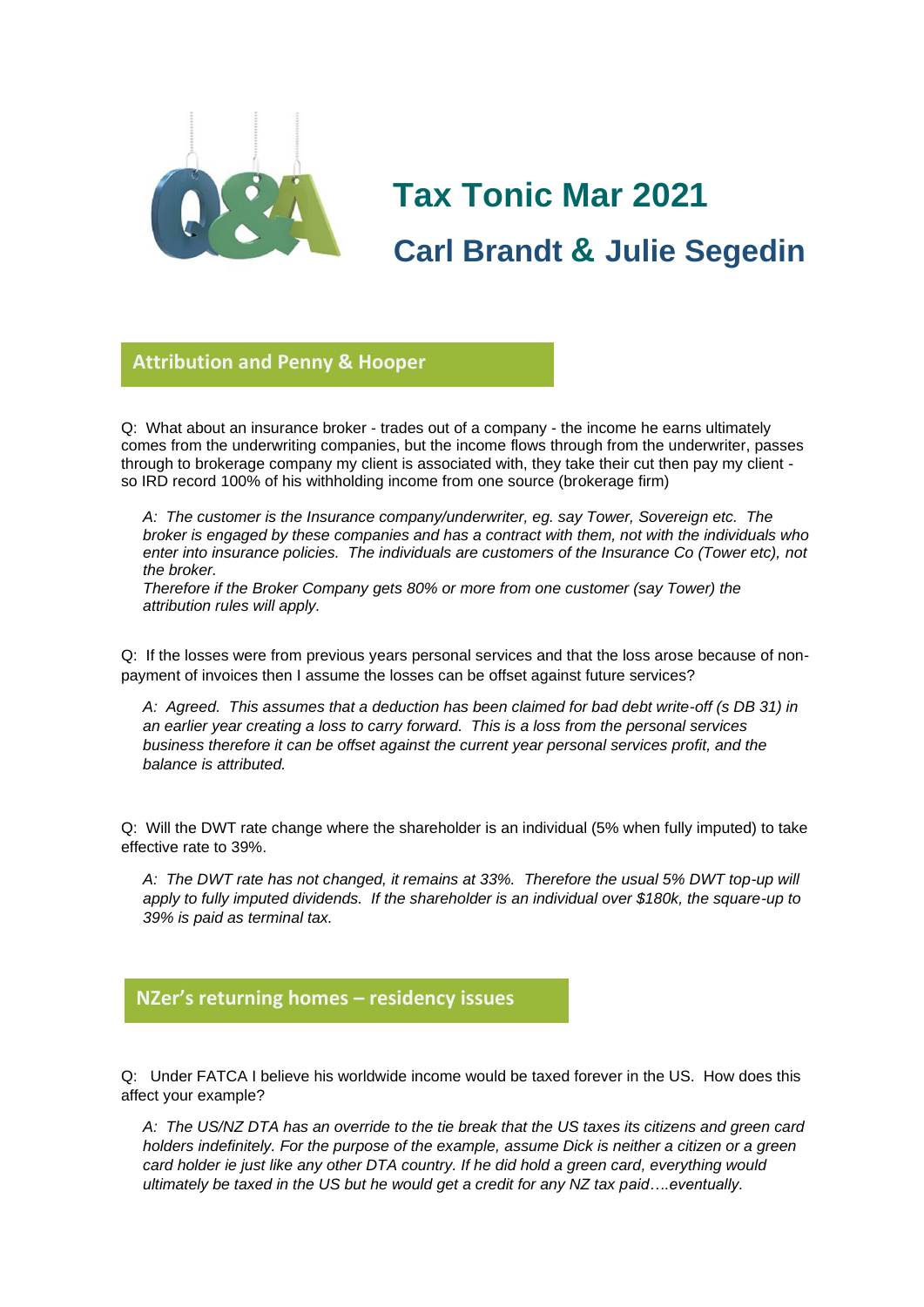## **Bright-line rules**

Q: I am picking at most settlement date is one in the same as LTO registration date - so one in the **glorio**same - and this is when bright-line begins?

A*: Yes good point, the title registration is the start date. In close call cases best to check the title in case the solicitor completes that process late.*

Q: My client has a new build/subdivision and has been rented since January 2021. But he has not got title yet. When does the start date for the new bright-line test start.

A: *This is in the 5 year rule as the first interest in land is before the 27/3/21 remembering that for "off the plans" it's the date the binding contract is signed. It is important not to nominate at settlement if that is on or after 27/3/21, as that will mean the 10 years applies from settlement.*

Q: Could you move back in for 1 month and then out again to restart the 12-month count?

A: *Technically that would work.*

Q: So if Goldie Crunch moved back to the old house to avoid the 12 month continuous period she could avoid this?

A: *Yes and so long as her new home wasn't empty or rented for 12 months continuously then the Main home exclusion would apply fully to that house.*

Q: With a change in shares in LTC to recognise partner and under relationship property, as a LTC would it trigger depreciation recovered - would not be a deemed sale of 50%? Thanks

A: *Good point a relationship property agreement would provided complete rollover for dates for*  both the before and after shareholders. A bit of legal cost but would be worth it.

Q: We are in the process of building a house and land package and signed the agreement in Nov 2020 but won't be finished till July 2021 and will be a rental. How will this work with the bright line and interest deductibility rules?

A: *Bright-line date as above. For interest deductibility we don't know yet. If they base it on the acquisition date you will have a phase out. If they base it on the CCC, then from what we are told now it will be not be subject to the non deductibility of interest rules but presumably the loss ring fencing will still apply…..maybe its not redundant after all!*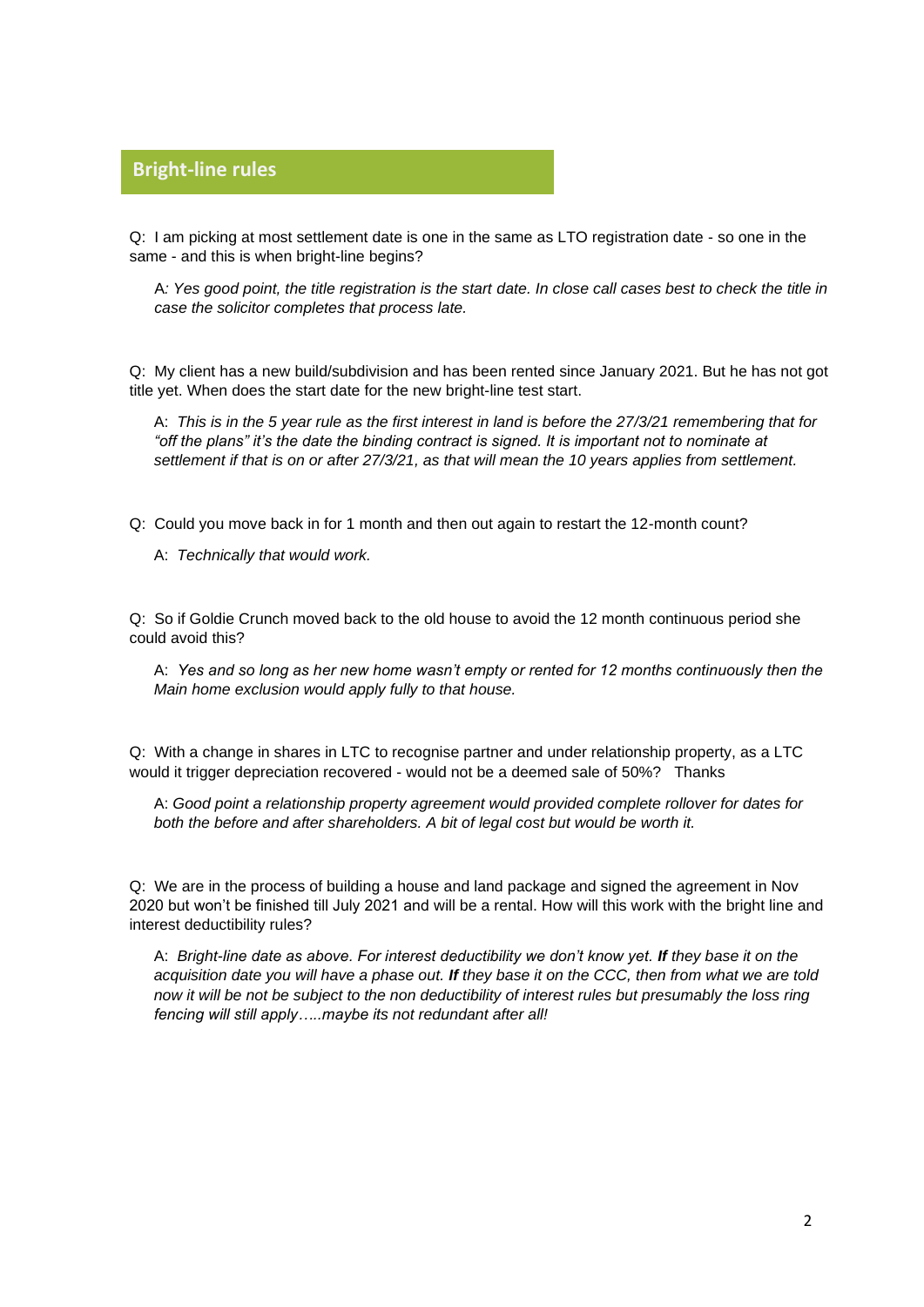Q: Main home under 4500m2, old house, it is subdivide to three sections, planned to build the more houses, RC and BC granted before 27/03/2021. Properties will be held for long term invests/renting. Is 5 year or 10-year BLT applied? When would be the starting date, after CCC issued?

A: *From the original date the home was purchased. Note the Main home exemption can apply to subdivision sections if they are sold within the bright-line period ie start date the same start date as the date of the original purchase of the undivided land.*

Q. If SPA is a draft on the 26th, accepted on 1/04/2021, settled on 20/04/2021, is this purchase a still 5-year BLT?

A: *10 years as no binding conditional contract (signed by both parties), on 26/3/21 or before* .

Q: If a company has 1 shareholder owning all 100 shares in the company and they die and their shares are transferred to their sons due to the death, does this restart bright-line?

A: *Specific death full roll over provisions for death of a shareholder in an LTC only apply if the spouse inherits. Would be different if parent owned in their own name and the son inherited ie full rollover*

Q: Short Term Accommodation - does this affect motels or boutique accommodation where the owners live on the property in a dwelling.

A: *Boutique: not if it is the main home. Motel: is not "residential land" as it is specifically excluded from the definition of "dwelling".*

*Q*: How does that definition of residential land impact on motels? Have one that has a villa as part of it!!

A: *If the Villa is part of the Motel business ie no one is living in at as their "home" it would be treated the same as the units ie excluded from the definition of residential land as above.* 

Q. Slide 60, Scenario 5 - under the current rules (5 years bright-line), taxable?

A: *The "current rules" is only referring to the "main home" exemption changes and how that would apply under the new rules if that hadn't introduced the "change of use" formula at all ie time period increased but main home provisions remained the same.*

Q. For an LTC under personal name, can the shareholder change from personal to family trust instead or transfer 50% to partner, and if so, can we do that now? Would that trigger the bright line test?

A: *Exactly the same issues as transferring to a spouse*

Q. Can we set up another trust and transfer the commercial properties to that trust and borrow 100% on that?

A: *Technically that would work (subject to final legislation) but the usual tax avoidance provisions would apply and need to be considered.*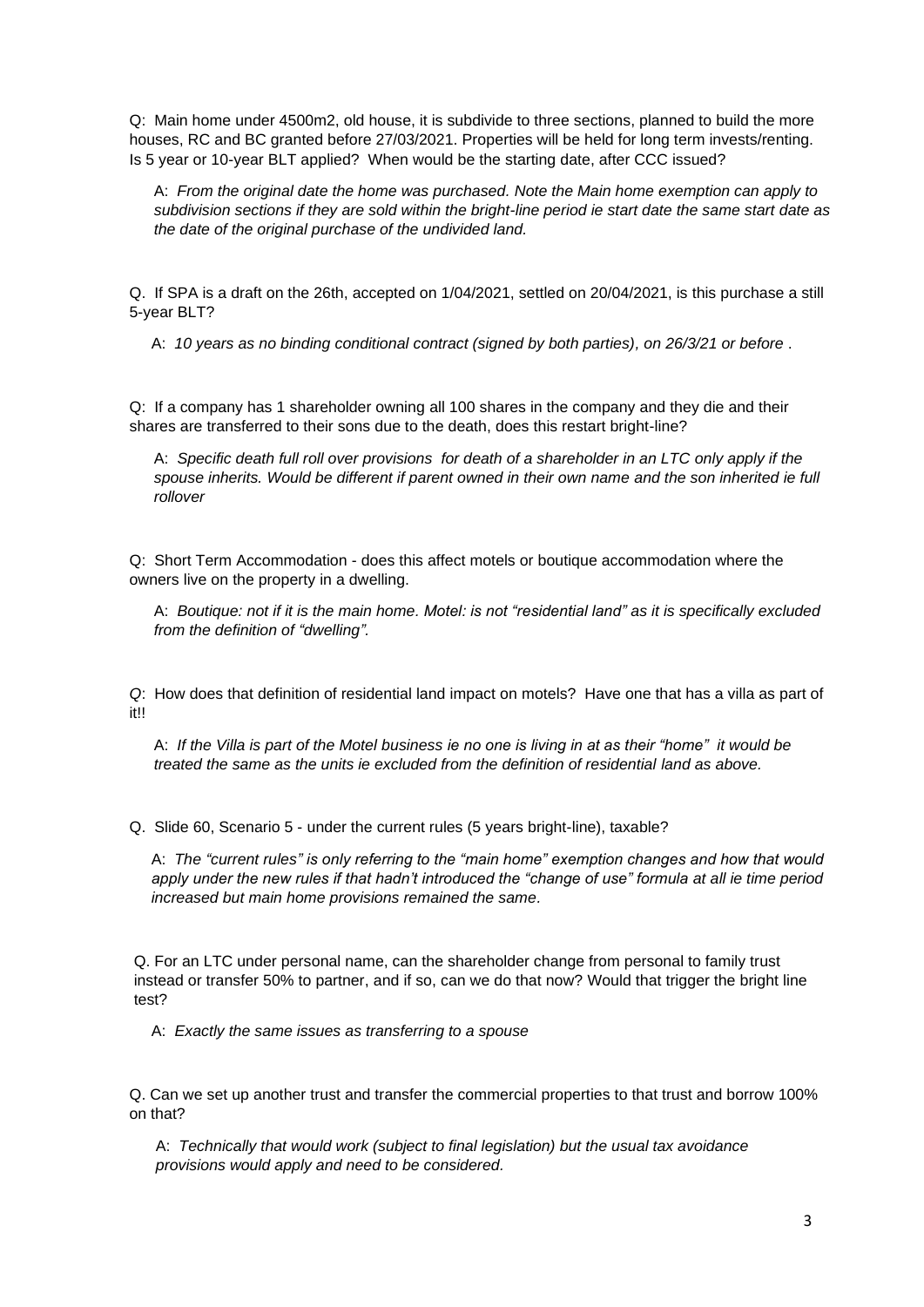Q. If we have farm land with 2 private dwelling all rented out, and the grazing land is subject to GST, would all the rental including grazing income be subject to ring fencing rules?

A: *This is detail we simply don't know until we have more information ie after the government consultation. One would hope not though!*

### **Interest deductibility for residential rentals**

Q: Will the change in interest deductibility affect home office claims for businesses?

A: Although we can't say definitively at this point, it seems unlikely that Govt will need to make changes here. This is not an issue which relates to the housing shortage (which is how Govt has prefaced the proposals). Watch this space!

Q: Companies get an automatic interest deduction, how will the change in interest deductibility affect companies that own rental properties?

A: It is almost certain that Govt will make changes to these rules, probably a bit similar to Mixed Use Asset rules for close companies. Perhaps something like an apportionment based on debt value to asset value. We will keep our eyes on this and cover the detail in a future webinar.

Q: Interest deductibility - are they going to try and apply it to farmers?! (To clarify thinking where farm cottages etc)

A: *Good question, again we won't know definitively until the legislation is drafted. However my gut feel is they won't apply it to employee accommodation. There is an exemption for employee accommodation in the rental ring-fencing rules, and one assumes this would also apply for the new interest deductibility rules.*

Q: Slide 67 you said Trust could borrow to repay advances to purchase income producing assets is the income producing asset allowed to be an existing rental? I have a client who has a large current account in their trust due to rental property advanced to trust some years ago, and we were already in the process of borrowing to repay that debt - would we get the 4-year phasing out interest claim on these funds? Or not, because that income earning asset is a rental and funds advanced after 27 March?

*A: Based on the limited facts, the phase-out rules should apply in this scenario. The Trust had already acquired the rental property in an earlier year, ie. before 27 March 2021, therefore the phase-out rules are relevant. If the settlor/beneficiary loan is refinanced fairly quickly, the Trust will at least maximise deductibility until 2025.*